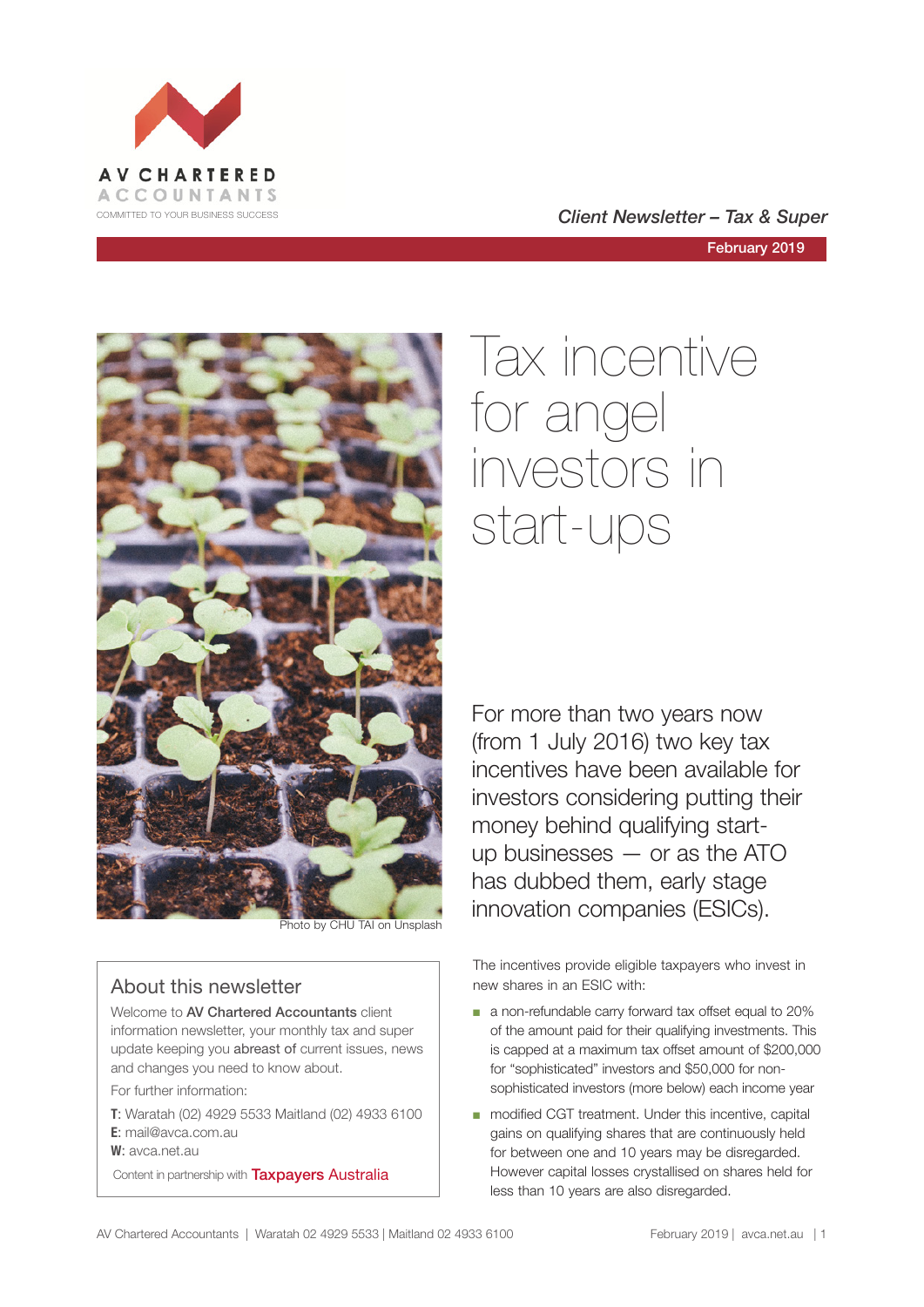# Tax incentive for angel investors in start-ups *cont*

The maximum tax offset cap doesn't limit the shares that qualify for the modified CGT treatment.

If the investor is a trust or partnership, special rules apply so that the entitlement to the tax offset flows through to the member of the trust or partnership. And if the investor is a super fund, the trustee of the fund and not the fund members would be entitled to the tax incentives. Also note that shares acquired under an employee share scheme do not qualify.

## Limits to the tax offset

Tax offsets directly reduce the amount of tax you have to pay, with each dollar of tax offset reducing your tax payable by the same amount. As the early stage investor tax offset is a "non-refundable" tax offset, it can reduce your amount of tax payable to zero, but it cannot result in a tax refund on its own.

If you don't use all of your early stage investor tax offset in one year, you can carry forward the remaining amount for use in future income years. However, the total amount of early stage investor tax offset that you, and your affiliates combined, can use or carry forward in an income year cannot exceed \$200,000.

## Sophisticated investors

ASIC's rules provide that "sophisticated investors" who meet certain requirements don't have to be provided with documents such as a prospectus or product disclosure statement when being offered shares.

You may be a sophisticated investor if, for example:

- you hold a certificate issued by a qualified accountant that confirms you meet certain asset and income requirements and the certificate is provided no more than six months before the shares are offered to you. This certificate is available only if you have gross income of at least \$250,000 for each of the last two financial years or net assets of at least \$2.5 million
- you paid at least \$500,000 for the qualifying shares
- you are offered the qualifying shares through a financial services licensee who is satisfied that you have previous investment experience that allows you to assess the offer, and you sign a written acknowledgement that the licensee hasn't given you a disclosure document in relation to the offer
- you have or control gross assets of at least \$10 million (including any assets held by an associate or a trust that you manage).

A sophisticated investor whose investments qualify for the early stage investor tax incentives is not restricted

on the amount they can invest in an ESIC. Note however the cap on the tax offset mentioned above.

#### Limits for non-sophisticated investors

If you don't meet the requirements to be a sophisticated investor, there is a limit on the total amount that you can invest to access the tax incentives. This limit is \$50,000, and is intended to ensure that the tax incentives don't encourage retail investors to be over-exposed to the risk that is inherent in investing in start-ups.

## Qualified ESIC requirements

To qualify for the tax incentives, investors must have bought new shares in a company that meets the requirements of an ESIC. And note that if a company later ceases to be an ESIC, this won't affect the investor's entitlement to the early stage investor tax incentives for the shares.

As far as the vehicle that is invested in, the requirements for a qualifying ESIC include that it is an Australianincorporated company that satisfies both elements of a two-limb test — these being an "early stage" limb and an "innovation" limb.

Briefly, to satisfy being considered "early stage", a company must be registered on the Australian Business Register, have had total expenses of \$1 million or less and assessable income of \$200,000 or less in the previous income year, and have equity interests that are not listed on any stock exchange.

The "innovation" bone fides require that the company satisfies one of three test options. There is a principlesbased test in which the company must demonstrate such things as high growth potential, the ability to scale up the business, a focus on commercialisation, demonstrable competitive advantage and other selective principles.

Another option, which can be a more suitable path for many businesses, is a test based on a list of objective criteria, each of which is assigned a certain number of points. The company must satisfy enough of the criteria to make up at least 100 points. The criteria include, but are not limited to, such things as having enforceable rights on an innovation, having a written agreement to co-develop and commercialise an innovation, and having a certain percentage of notional expense deductions for the R&D tax incentive.

The last option is to apply, and receive, a private ruling from the ATO that determines the company is indeed qualified as an early stage innovation company.  $\blacksquare$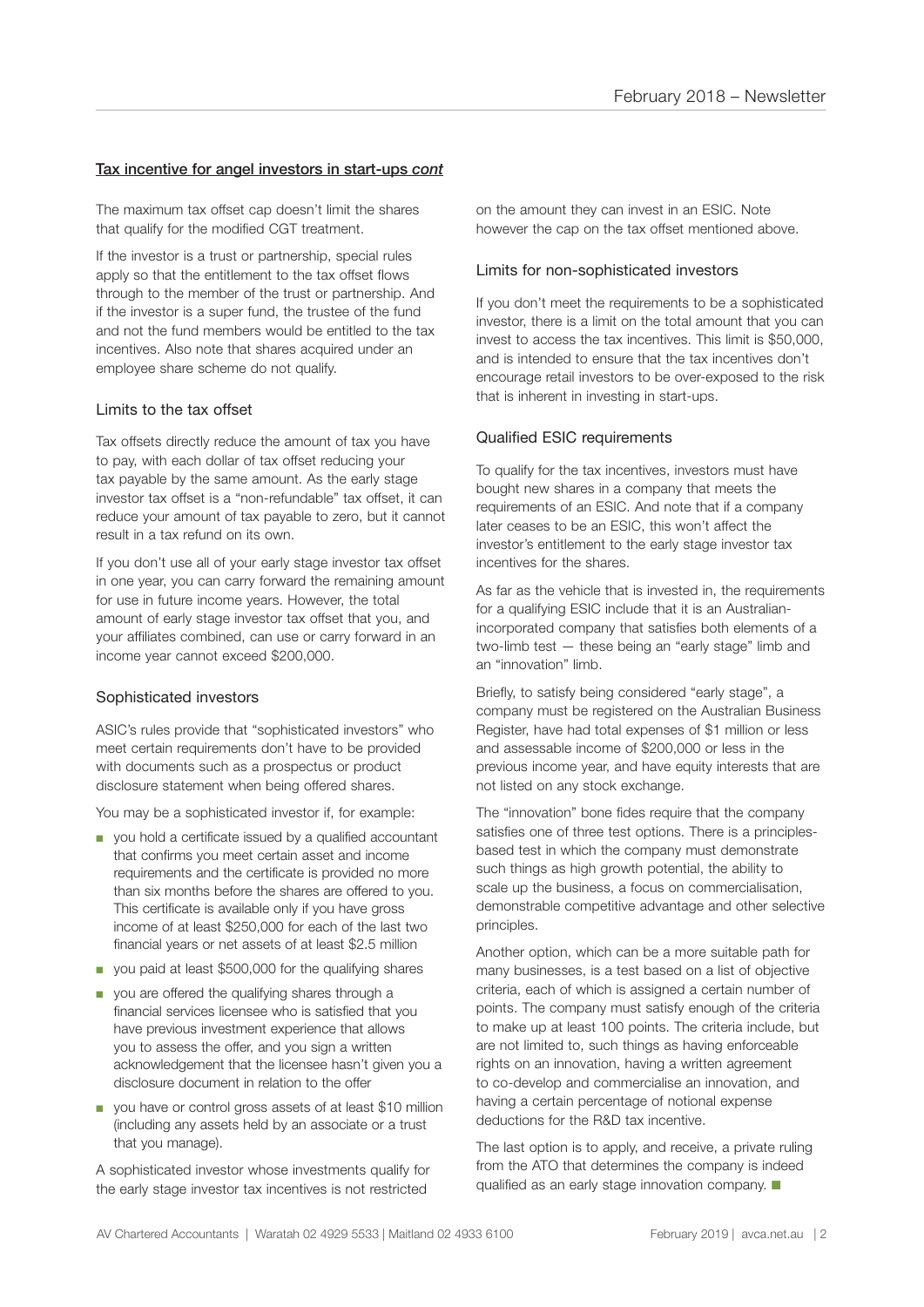

A perennial topic regarding tax deductions is claiming expenses for a car. The following notes summarise the most salient points when it comes to claiming a deduction for motor vehicle expenses. Of course every person's circumstances may be different, but the following covers most of the relevant information.

Key points to keep in mind include:

- the way a claim is calculated depends on your business structure
- if business changes structure, your entitlements and obligations may also change
- you must apportion expenses between business and private use
- records need to be kept for five years.

The common types of motor vehicle expenses you can claim include:

- fuel and oil
- repairs and servicing
- interest on a motor vehicle loan
- lease payments
- insurance
- registration
- depreciation (decline in value) of the vehicle.

# TYPES OF MOTOR VEHICLES

The type of motor vehicle you drive can affect how you calculate your claim. A motor vehicle is either a car or an "other vehicle".

# 1. Car

A car is a motor vehicle that is designed to carry:

- a load of less than one tonne, and
- fewer than nine passengers.

Most four-wheel drives and some utes are classed as cars.

# 2. Other vehicle

If your motor vehicle is not a car it's an "other vehicle". According to the ATO, other vehicles include:

- motorcycles
- minivans capable of carrying nine or more passengers
- utes or panel vans designed to carry loads of one tonne or more.

Note that expenses incurred in running a ute are not automatically tax deductible; you need to use the ute in your business and claim the business portion only.

*continued overleaf*  $\Rightarrow$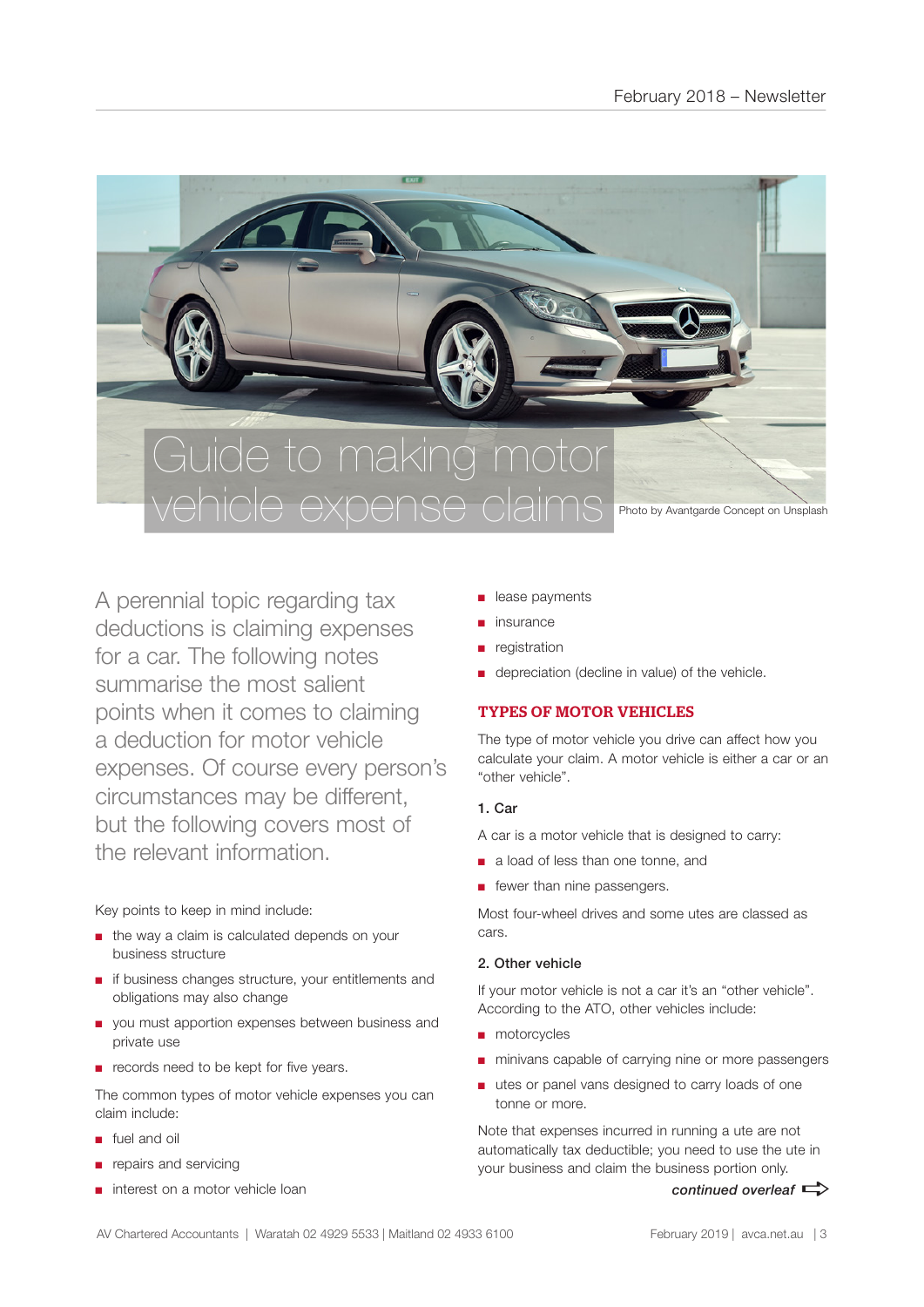# Guide to making motor vehicle expense claims *continued*

# BUSINESS STRUCTURE

Your business structure can affect your entitlements and obligations when claiming deductions for motor vehicle expenses.

# Sole traders and partnerships

If you operate your business as a sole trader or partnership (where at least one partner is an individual), the way to calculate your deduction depends on the type of vehicle and how it is used. The vehicle can be owned, leased, or hired under a hire purchase agreement.

You can only claim motor vehicle expenses that are part of the everyday running of your business (such as travelling to and from different business premises).

If the vehicle is used for both private and business purposes, it is expected that you will exclude any private use (such as driving your children to school).

## Cars

For cars, you can use the cents per kilometre method or the logbook method.

#### *1. Cents per kilometre method*

You can claim a maximum of 5,000 business kilometres per car. The rate per kilometre (66 cents in 2017-18 and 68 cents in 2018-19) takes into account your car running expenses, including depreciation. You can't make a separate claim for depreciation of the car's value.

You don't need written evidence, but you must be able to show how you worked out your business kilometres (for example, calendar or diary records). For claims above 5,000 kilometres you must use the logbook method or actual costs to claim the entire amount.

#### *2. Logbook method*

You can claim the business-use percentage of each car expense, based on logbook records. You must record:

- when the logbook period begins and ends
- the car's odometer reading at the start and end of the logbook period
- details of each journey including
	- start date and finishing date
	- odometer readings at the start and end
	- kilometres travelled
	- reason for the journey.

You must keep the logbook for a period (at least 12 continuous weeks) that is representative of your travel throughout the year. You can then use this for five years.

Work out the percentage of business travel from your logbook and use this to claim your business-related car expenses. You can't claim capital costs such as the purchase price of the car but you can claim this as depreciation.

#### Other vehicles

For all other vehicles, you can't use the cents per kilometre or logbook method. Your claims must be for actual costs for expenses, based on receipts. You can use a diary or journal to separate private use from business use. Ask this office for more guidance.

# Companies and trusts

If you operate your business as a company or trust, you can only claim the actual costs for motor vehicle expenses that are part of the everyday running of your business (such as travelling to and from different business premises, visiting clients or picking up goods for sale). Actual costs are based on receipts for expenses incurred.

Note that you cannot use a simplified method, such as cents per kilometre, to calculate your claim.

Make sure private use is separated from business use – by keeping a logbook or diary, recording the purpose of each trip and what portion was for business.

If your business is a private company that provides a vehicle to a shareholder or their associate to use in their capacity other than as an employee, this may be treated as a dividend or loan (known as Division 7A) that could affect the deductibility of your motor vehicle expenses. Ask us if this seems to fit your circumstances.

## MOTOR VEHICLE OWNERSHIP

There are further considerations depending on the ownership of the vehicle.

*1. Vehicle owned or leased by your business*

Your business can claim a deduction for the running expenses of a vehicle that is owned or leased by your business.

If the vehicle is available for private use by an employee or their associate (such as a spouse), fringe benefits tax (FBT) may apply.

#### *continued overleaf*  $\Rightarrow$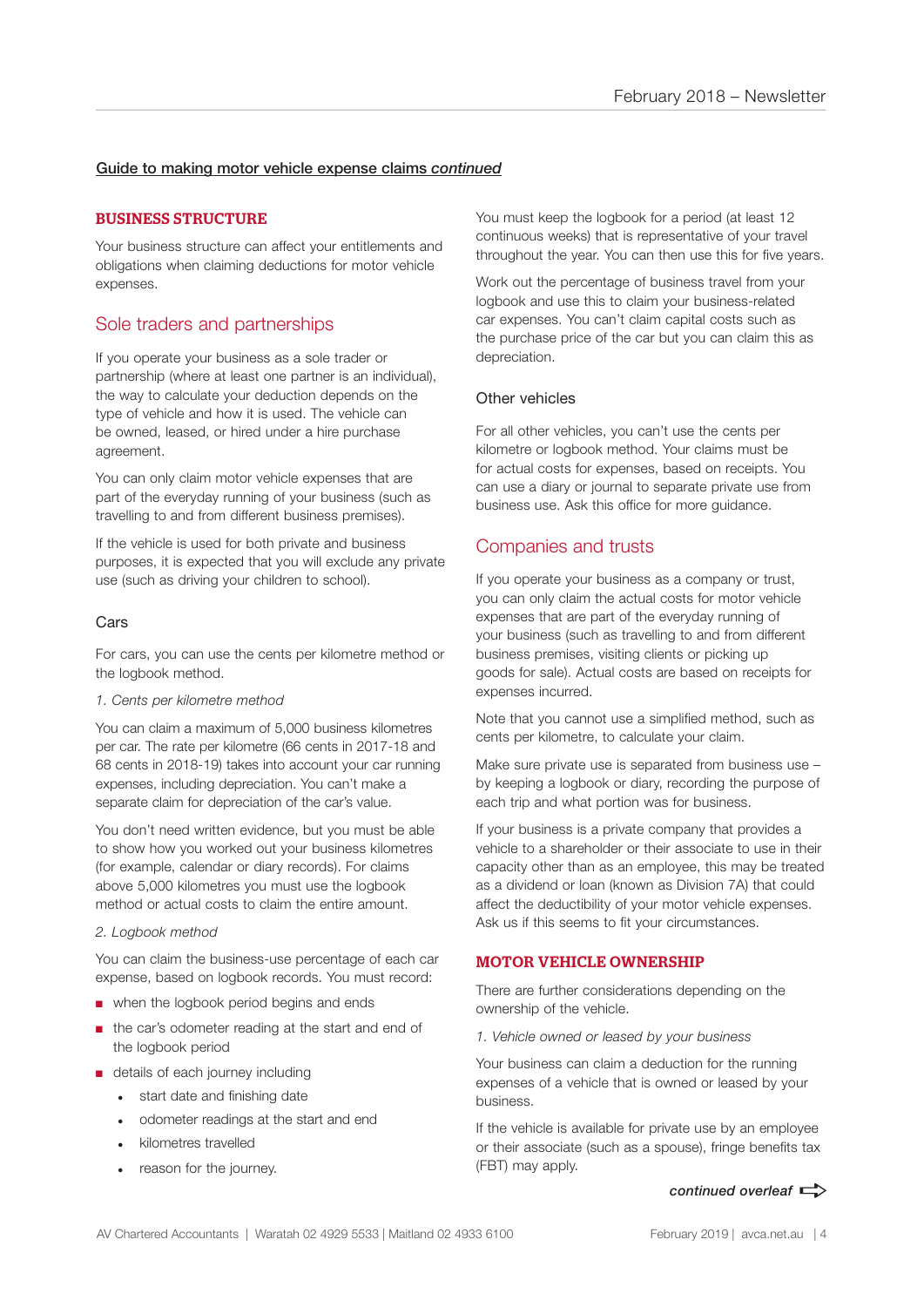# Guide to making motor vehicle expense claims *continued*

#### *2. Vehicle owned by your employee*

If your employee uses their own vehicle for businessrelated purposes and you pay them a motor vehicle allowance or reimburse them their costs, your business can claim a deduction for the allowance or expenses reimbursed, such as the cost of fuel.

Note that you can't claim depreciation if the vehicle is owned by your employee.

Your employee can claim a deduction for costs related to the business use of their vehicle in their own tax return, less any reimbursements or allowance they received from your business.

#### DEPRECIATION OF A MOTOR VEHICLE

If you work out your deduction for expenses using the logbook method or actual costs, then you can generally claim a deduction for capital costs, such as the purchase price of a motor vehicle, over a period of time. This is known as depreciation or a decline in value.

You can apply the:

- $\blacksquare$  simplified depreciation rules by adding the motor vehicle's cost to the small business pool or using the instant asset write-off (if eligible), or
- $\blacksquare$  general depreciation rules by claiming a deduction over the effective life of the asset.

You can only claim depreciation on the business portion of the motor vehicle's cost.

If the business vehicle is a car, there's a limit on the cost you can use to work out your depreciation claim. For the 2017-18 and 2018-19 income years, the limit is:

- \$57,581, or
- the cost of the vehicle if it's less than this amount.

If you use the cents per kilometre method, depreciation of the vehicle is already taken into account.

# RECORDS YOU NEED TO KEEP

The records you need to keep depends on the method you use to calculate your motor vehicle expenses. Regardless of the method you use, you will need to keep:

- loan or lease documents
- details on how you calculated your claim
- tax invoices
- registration papers.

Please ask us if you require any guidance on any of the above matters.  $\blacksquare$ 

Photo by Josh Rinard on Unsplash

This information has been prepared without taking into account your objectives, financial situation or needs. Because of this, you should, before acting on this information, consider its appropriateness, having regard to your objectives, financial situation or needs.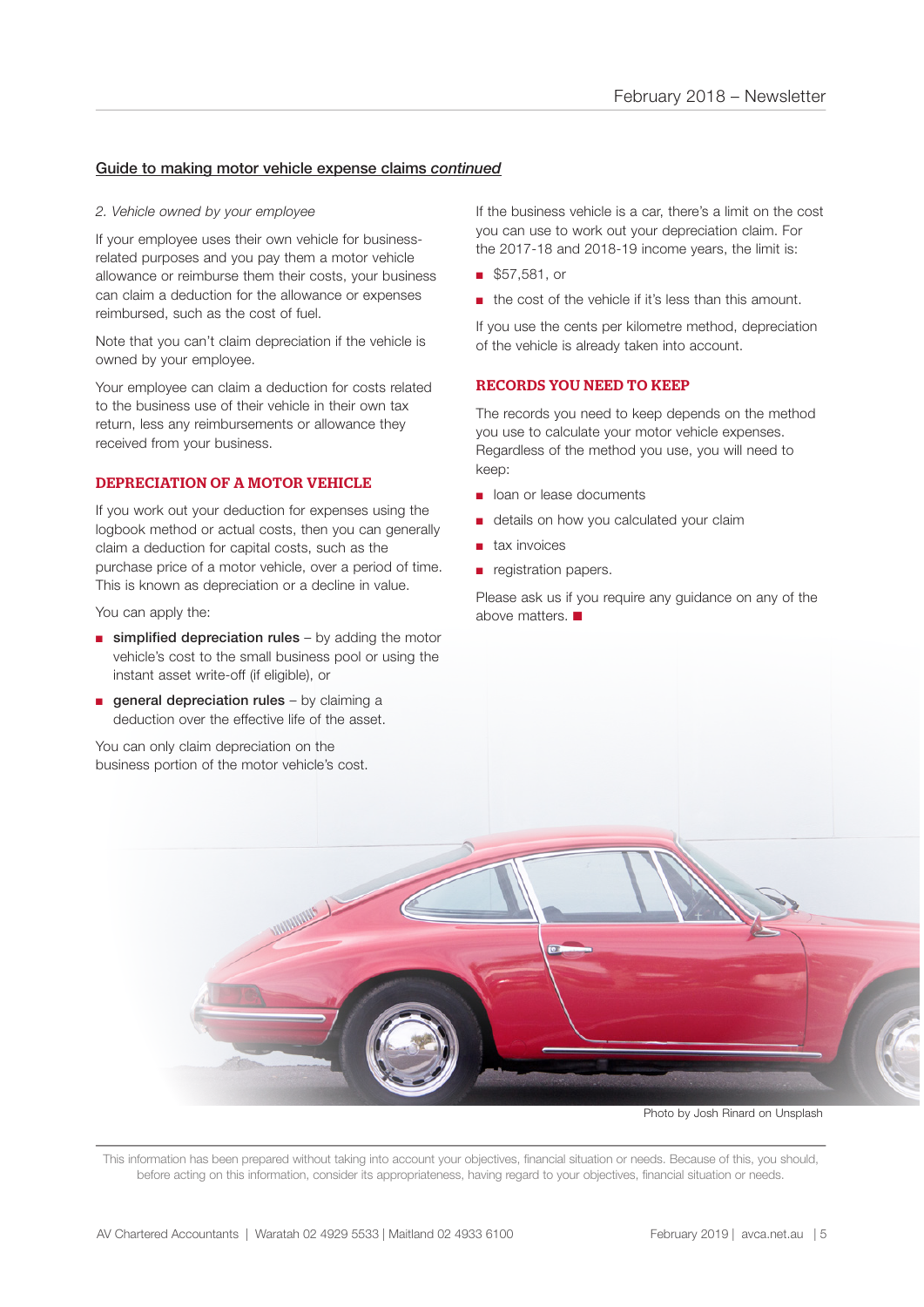

The ATO has announced that it is reviewing arrangements where members of an SMSF (typically at, or approaching, retirement age) purport to divert income earned from their personal services to their fund, which results in minimising or even avoiding tax altogether on that income.

Photo by Peter Pivak on Unsplash

The ATO says these arrangements typically display all or most of the following features:

- An individual performs services for a client or other "acquirer" of the personal services for which the individual does not directly receive any (or adequate) consideration for the services provided.
- The client does not pay or remit funds to the individual directly; rather the client remits the consideration for the services provided to a company, trust or other nonindividual entity (which may be an unrelated third party).
- The entity then distributes the income to an SMSF. of which the individual is a member, purportedly as a return on an "investment" of the SMSF in the entity.
- The trustee of the SMSF treats the income received as subject to a concessional rate of tax, or as exempt current pension income of the SMSF.

The ATO also points out that such arrangements may also include one or more of the following characteristics or variations:

- The income may be remitted by the entity to the SMSF via a written or oral agreement between them, instead of as a return on an investment in the entity.
- The SMSF may receive the income from more than one entity or through a chain of entities. Alternatively, the entity may distribute the income to more than one SMSF of which the individual and/or associates are members.

## WHAT ARE THE ATO'S CONCERNS?

The worry for the ATO is that in order to avoid paying tax at applicable personal marginal rates, individuals are entering into these arrangements in an attempt to divert "personal services income" (PSI) to an SMSF, where the

income is concessionally taxed or treated as exempt current pension income.

The ATO says that it considers that:

- The arrangement may be ineffective at alienating income such that it remains the assessable income of the individual.
- The income may be included in the individual's assessable income as personal services income.
- The amounts received by the SMSF may constitute non-arm's length income of the SMSF, such that the income is not eligible to be concessionally taxed and is not exempt current pension income.

Of course, the ATO considers that the general antiavoidance rules may apply to cancel tax benefits obtained by the individual.

It says other compliance issues for arrangements of this type may include:

- the amounts received by the SMSF under the arrangement could instead be deemed to be a contribution to the fund, and subject to the contributions caps
- superannuation regulatory issues, in particular the SMSF is maintained for purposes other than those set out in the sole purpose test, leading to the SMSF being made non-complying or the disqualification of an individual as a trustee.

## WHAT THE ATO IS DOING ABOUT IT

The ATO says it will be undertaking reviews of a number of cases involving arrangements of this type, and will be engaging with taxpayers whose affairs concern it in this regard where it becomes aware of this occurring.  $\blacksquare$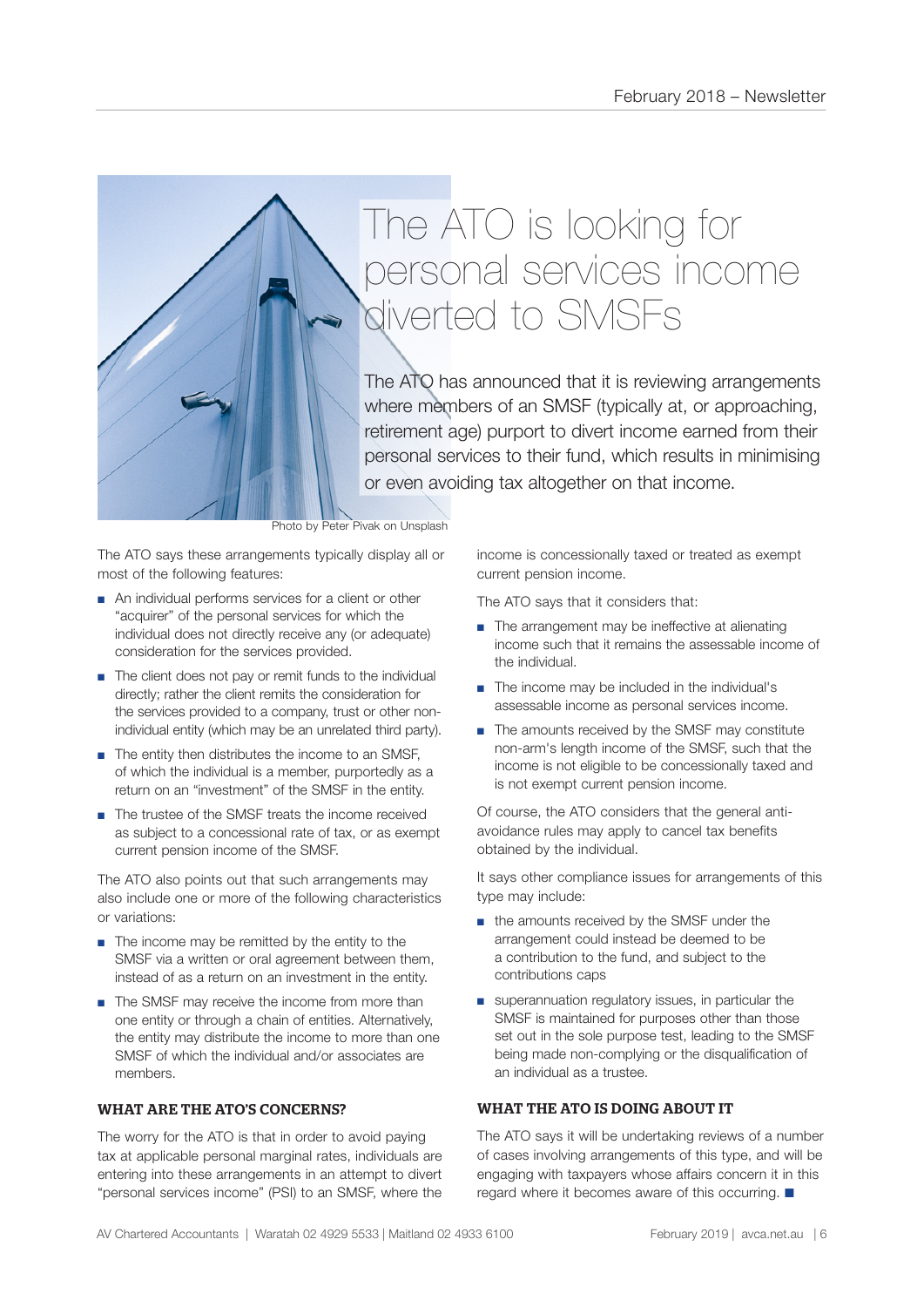

Being able to make claims for work-related travel expenses is generally an enviable deduction situation, and one that a good many taxpayers would like to achieve especially given that the status of being deemed an "itinerant" worker brings with it an expectation of a lot of travel kilometres.

While itinerant work is generally held to be undertaken by certain trades or classifications of workers, such as those working in primary production or mining, "itinerancy" can equally apply to any individual worker subject to their employment satisfying certain characteristics and criteria.

Broadly, the definition of "itinerant" refers to shifting places of work. However, as the term is used by the ATO in determining eligibility to make claims for certain travel expenses, it is important to get it right.

The characteristics or indicators of itinerant work, as set out in the rules, are that:

- travel is a fundamental part of the employee's work
- the existence of a "web" of work places in the employee's regular employment, that is, the employee has no fixed place of work

Photo by rawpixel on Un

- $\blacksquare$  the employee continually travels from one work site to another. An employee must regularly work at more than one work site before returning to his or her usual place of residence
- **•** other factors that may indicate itinerancy (to a lesser degree) include:
	- the employee has a degree of uncertainty of location in his or her employment (that is, no long term plan and no regular pattern exists)
	- the employee has to carry bulky equipment from home to different work sites
	- the employer provides an allowance in recognition of the employee's need to travel continually between different work sites.

The ATO points out however that the above characteristics, while not exhaustive, do give some guideline for determining itinerancy. It says that no single factor however should be relied upon, and that individual circumstances and the nature of work duties can also be factors in any final determination.

The legislation does not define "itinerant". Therefore the ATO approach in labelling employment as being itinerant in nature, and eligible for certain travel expense deductions, is not arrived at by a prescriptive approach, but rather through the use of illustrative case studies.

The following examples can be helpful in determining if the above characteristics or indicators have been met, and if therefore a taxpayer has a "reasonably arguable" position in regard to claiming certain travel expenses.

#### *continued overleaf* $\Rightarrow$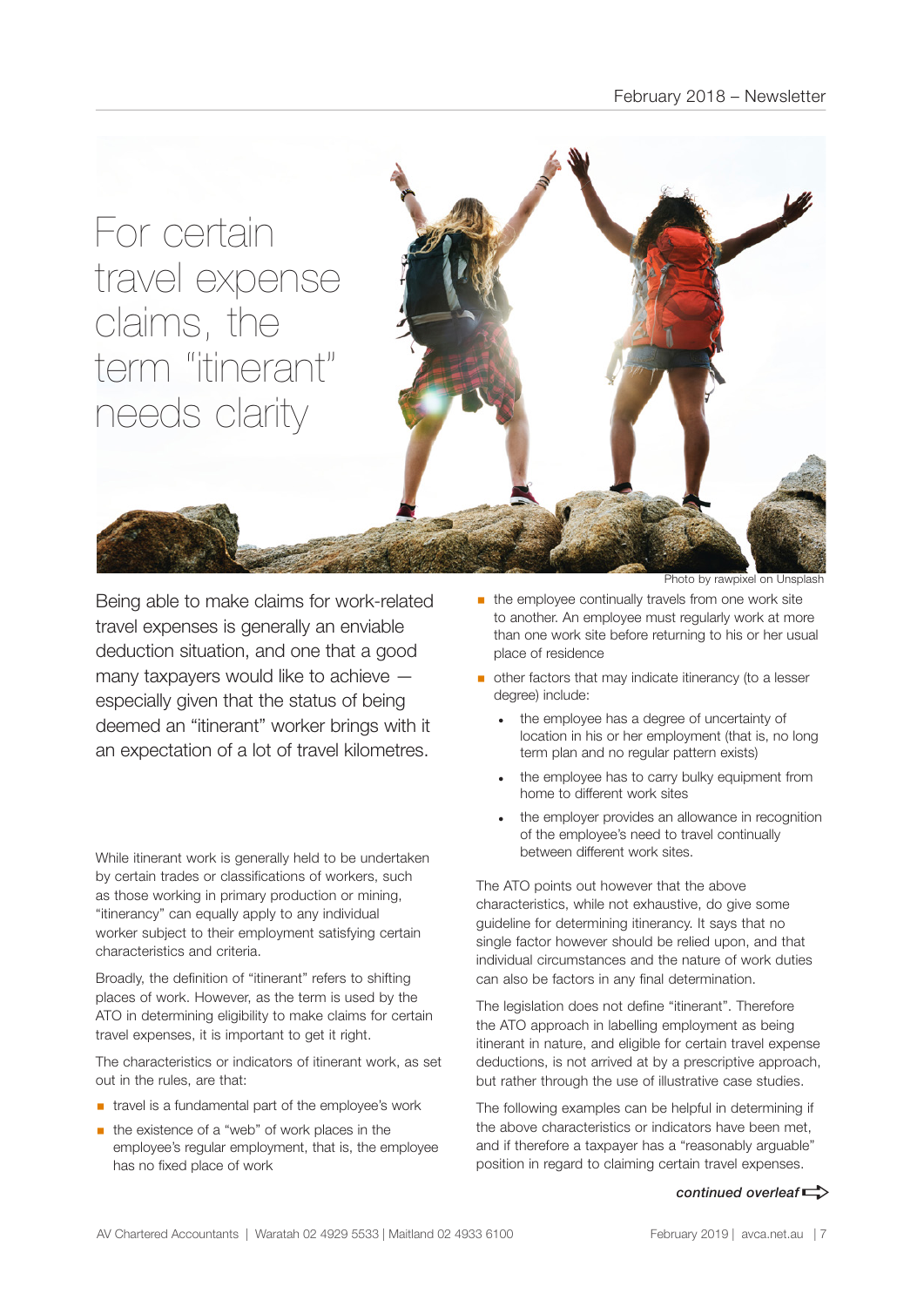# For certain travel expense claims, the term "itinerant" needs clarity *continued*

#### TRAVELLING IS A FUNDAMENTAL PART OF THE JOB

Travel must be a central feature of the employee's duties, and the very nature of the work means that it must be carried out in different locations.

#### ]**Example**

Jisa has supervisory responsibilities for a chain of retail outlets. Her duties require her to travel to several stores each day to assess each store's performance and to attend head office weekly to file reports. She does not visit the stores in a regular pattern. Travel is a fundamental part of Jisa's employment because the nature of the job itself makes travelling a necessary element of her duties. She is considered to be engaged in itinerant employment.

## ]**Example**

Kayla is an agency nurse who travels to several hospitals to relieve staff shortages. She is employed by the hospital at which she performs the duties. Kayla remains at the one hospital until completion of her shift. Travel is not a fundamental part of Kayla's employment, as she is not required to travel in the performance of her work once she commences duty. Kayla's employment is not considered to be itinerant.

#### WEB OF WORK PLACES

If part of the employee's work requires them to perform work at a single site and then move to other sites on a regular basis, it would be considered that a "web" of work places exists.

#### ]**Example**

Jimmy sells equipment and supplies for a pharmaceutical company. He is required to travel to many clients each day to obtain sales of his company's products. He attends the employer's office monthly to complete paperwork. Jimmy's work requires him to travel to several workplaces (a "web" of work places). As he performs his duties at many different locations, his employment would be regarded as itinerant.

Care should be taken however, as performing work at different locations might not constitute a "web" of work places for the purpose of itinerancy as each work place might be regarded as a regular or fixed place of employment.

#### ]**Example**

Chris works for an accountancy firm and attends head office three days a week. He works the remaining two days at a suburban office. His work does not display a "web" of work places because:

- upon commencement he is not required to travel in the course of his duties
- Chris has two regular places of work.

#### CONTINUAL TRAVEL FROM ONE SITE TO ANOTHER

Continuously travelling from one workplace to another is a key factor in order to deem work as itinerant. However there needs to be a substantial link with the job to continuously travel for work.

#### ]**Example**

Tara works as a repairer for a manufacturer of office equipment. She is advised by mobile phone throughout the day of further clients to visit, and attends the employer's office weekly to complete paperwork and re-stock spare parts. Her work involves continuous travel from one location to another and her work is itinerant.

Continual travel refers to the amount of times an employee changes work locations. It requires an employee to work at more than one work site in order to be deemed to travel continuously. If an employee stays at a particular work site for a short period spanning several days or few weeks they may still be regarded as engaged in itinerant employment provided their usual pattern of work involves continual travel to more than one work site before returning to their usual place of residence.

#### ]**Example**

Priya is a fruit picker. She does not have a regular circuit, but organises her next job before completing the work at the current farm. She normally works and lives at many properties before returning home, remaining at each farm for two to three weeks. Priya is engaged in itinerant employment because:

- her employment has a web of work places
- there is continual travel from one farm to another before returning to her normal place of residence.

*continued overleaf* $\Rightarrow$